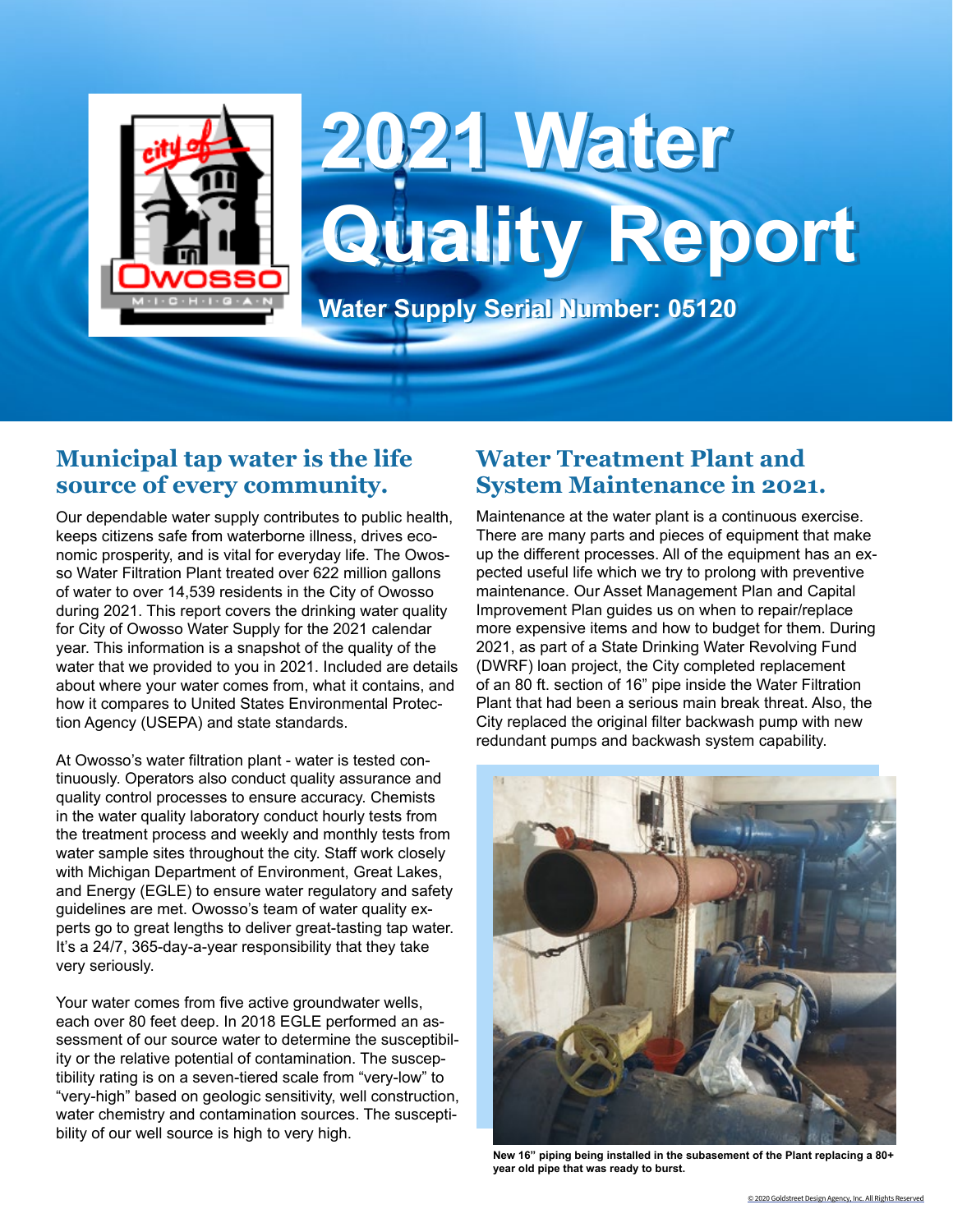

**A portion of the old pipe was replaced.** 

### **Distribution System**

The city of Owosso has over 108 miles of distribution piping ranging in size from 1.5" to 24". The majority of water distribution system mains are 50 to 65 years old with some mains 80 to 100 years old. There are over 1,950 valves throughout the system and over 591 fire hydrants. Owosso serves over 6,467 residential households and commercial customers with meter sizes ranging from  $\frac{3}{4}$ " to 8". Also, the distribution system includes 2 water storage facilities.

#### **Projects & Maintenance**

The City of Owosso started the process of replacing one of our wells near Hopkins Lake and continued the investigation into developing a new well site. The goal of this project is to ensure water supply capacity and water quality for future generations in Owosso. Another component of the critical water system infrastructure completed in 2021 was the cleaning and rehabilitation of our primary well at the Water Filtration Plant. The city was also able to obtain 400 LED bulbs for the Water Filtration Plant without any cost to the taxpayer, these have been installed by staff. Regular inspection and cleaning of our two clarifiers resulted in determining that another main bearing had to be replaced in the south clarifier, this was completed in 2021. One of our pumps that maintains water pressure in the distribution system required a complete rebuild, this project is ongoing. During 2021 the City was required to complete two Lead and Copper Rule six month sampling periods as result of our Action Level Exceedance (ALE) for Lead in 2020. We thank everyone involved at over 120 qualified sampling sites to help us obtain water samples to test for Lead and Copper, and monitor water quality parameters. The Lead and Copper results for both sampling periods were below the ALE and are provided in this report. The City is also glad to report that at locations where elevated lead and copper test results are obtained, that service line became a priority to ensure all piping going into the residence had



## **Contaminants in the Water**

**This is one of two new backwash pumps in service as of June 2021.**

Drinking water, including bottled water, may reasonably be expected to contain at least small amounts of some contaminants. The presence of contaminants does not necessarily indicate that water poses a health risk. More information about contaminants and potential health effects can be obtained by calling the USEPA's Safe Drinking Water Hotline (800-426-4791).



**This original backwash pump was in service for 80+ years. There was no backup pump or usable backwash method if this failed.** 



**One of two new backwash pumps that were being unloaded for installation.** 



**This pressure reducing valve (PRV) now safely controls the water pressure used during a filter backwash. This system backs up the two new backwash pumps.**



**One of the two backwash pumps installed ready for paint.**

### **Water Supply**

compliant piping materials.

In 2021 we had certified labs test our water for general chemistry, Lead and Copper, Cyanide, Nitrate, PFAS, Synthetic Organic Compounds (SOC's) and Total Trihalomethanes - Haloacetic Acids. Our ground water sources were also tested for general chemistry, Arsenic, Complete Minerals and Metals, and VOC's. We continue to protect our sources by developing an updated Wellhead Protection Program (WHPP) to ensure safe drinking water to the public and protect the drinking water from potential sources of contamination by following the WHPP program guidelines set forth by EGLE. If you would like to know more about this report, please contact the Water Plant Superintendent David Haut at 301 W Main Street, Owosso, MI 48867, Phone: 989-725-0560. Email: david.haut@ci.owosso.mi.us or at our website:

http://www.ci.owosso.mi.us/utilities.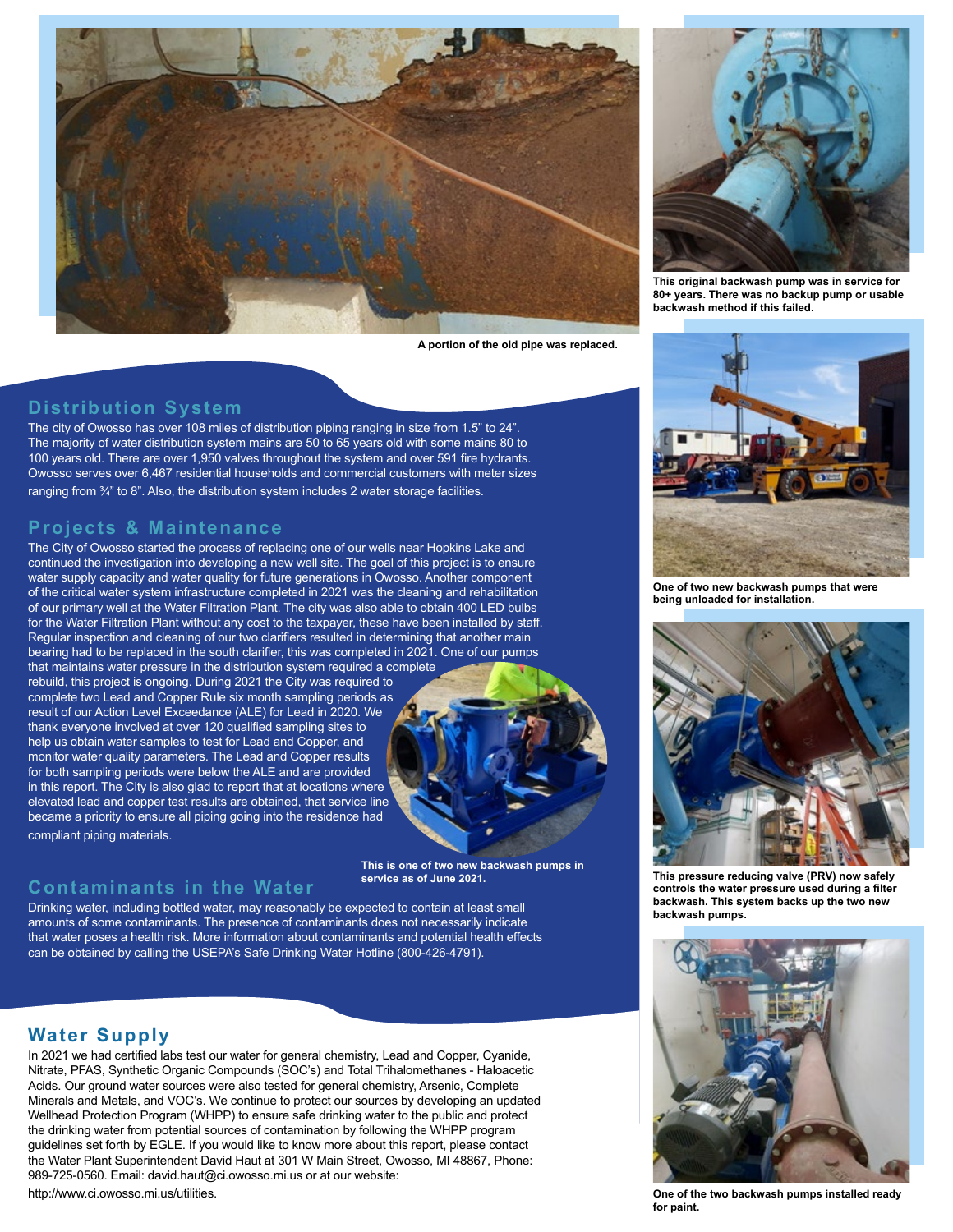

## **Vulnerability of Sub-Populations**

Some people may be more vulnerable to contaminants in drinking water than the general population. Immuno-compromised persons such as persons with cancer undergoing chemotherapy, persons who have undergone organ transplants, people with HIV/AIDS or other immune systems disorders, some elderly, and infants can be particularly at risk from infections. These people should seek advice about drinking water from their health care providers. USEPA/Center for Disease Control guidelines on appropriate means to lessen the risk of infection by Cryptosporidium and other microbial contaminants are available from the Safe Drinking Water Hotline (800-426-4791).

## **Sources of Drinking Water**

The sources of drinking water (both tap water and bottled water) include rivers, lakes, streams, ponds, reservoirs, springs, and wells. Our water comes from wells. As water travels over the surface of the land or through the ground, it dissolves naturally occurring minerals and, in some cases, radioactive material, and can pick up substances resulting from the presence of animals or from human activity.

**High Service Pumps 1, 2 and 3 shown above, pump 1 (furthest away) is being rebuilt.** 

#### **Contaminants that may be in source water:**

- Microbial contaminants, such as viruses and bacteria, which may come from sewage treatment plants, septic systems, agricultural livestock operations, and wildlife.
- Inorganic contaminants, such as salts and metals, which can be naturally occurring or result from urban stormwater runoff, industrial or domestic wastewater discharges, oil and gas production, mining, or farming.
- Pesticides and herbicides, which may come from a variety of sources such as agriculture and residential uses.
- Radioactive contaminants, which can be naturally occurring or be the result of oil and gas production and mining activities.
- Organic chemical contaminants, including synthetic and volatile organic chemicals, which are by-products of industrial processes and petroleum production, and can also come from gas stations, urban stormwater runoff, and septic systems.
- To ensure that tap water is safe to drink, the USEPA prescribes regulations that limit the levels of certain contaminants in water provided by public water systems. Federal Food and Drug Administration regulations establish limits for contaminants in bottled water which provide the same protection for public health.

#### **Information about Lead**

If present, elevated levels of lead can cause serious health problems, especially for pregnant women and young children. Lead in drinking water is primarily from materials and components associated with service lines and home plumbing. The City of Owosso Water Supply is responsible for providing high quality drinking water but cannot control the variety of materials used in plumbing components. When your water has been sitting for several hours, you can minimize the potential for lead exposure by flushing your tap for 30 seconds to 2 minutes before using water for drinking or cooking. If you have a lead service line, it is recommended that you run your water for at least 5 minutes to flush water from both your home plumbing and the lead service line. If you are concerned about lead in your water, you may wish to have your water tested. Information on lead in drinking water, testing methods, and steps you can take to minimize exposure is available from the Safe Drinking Water Hotline or at http://www.epa.gov/safewater/lead.

Infants and children who drink water containing lead could experience delays in their physical or mental development. Children could show slight deficits in attention span and learning abilities. Adults who drink this water over many years could develop kidney problems or high blood pressure.

Copper is an essential nutrient, but some people who drink water containing copper in excess of the action level over a relatively short amount of time could experience gastrointestinal distress. Some people who drink water containing copper in excess of the action level over many years could suffer liver or kidney damage. People with Wilson's disease should consult their personal doctor.

Our water supply has 149 confirmed lead service lines and 4,684 service lines of unknown material out of a total of 6,467 service lines.

Monitoring and Reporting per EGLE Requirements: The State of Michigan and the USEPA require us to test our water on a regular basis to ensure its safety. We met all the monitoring and reporting requirements for 2021.

We will update this report annually and will keep customers informed of any problems that may occur throughout the year, as required. Copies are available at City Hall. This report will not be sent to you. We invite public participation in decisions that affect drinking water quality. Public comment may be provided at City Hall during regularly scheduled city council meetings, held at 7:30 p.m. on the first and third Mondays of each month. For more information about your water, or the contents of this report, contact the Water Plant Superintendent, David Haut at 989-725-0560, or email: david.haut@ci.owosso.mi.us. Further, the city web site at http://www.ci.owosso.mi.us/Utilities is available for inquiries and comment. Finally the Director of Public Services and Utilities is available for information and inquiries at 989-725-0555 or email at ryan.suchanek@ci.owosso.mi.us. For more information about safe drinking water, visit the U.S. EPA at http://www.epa.gov/safewater/.



**One of two Clarifiers at the Water Filtration Plant, the main bearing which required replacement, is located at the top of the cone which is 30 ft. deep.**